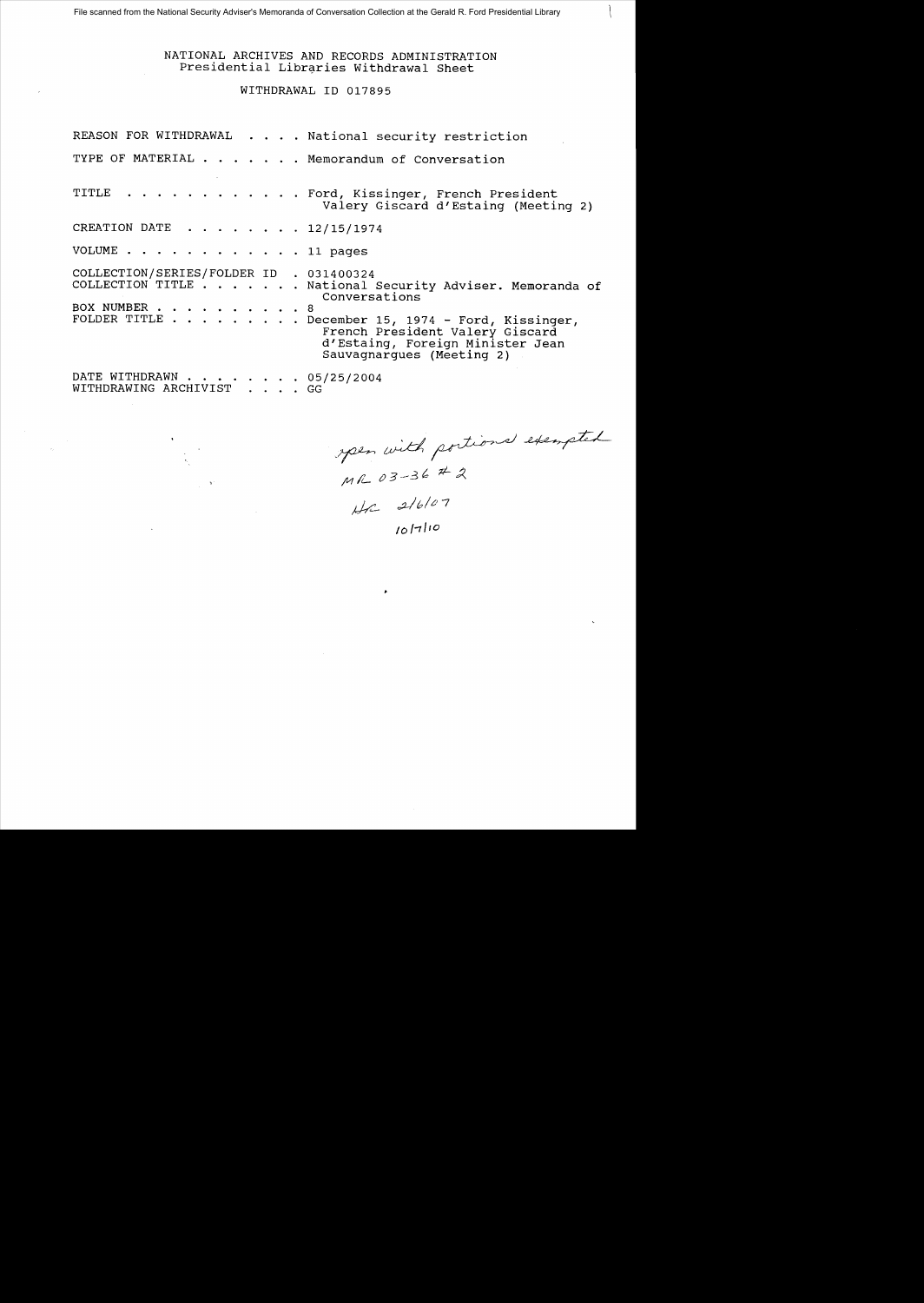MEMORANDUM

------(-, ) --\_.\_---- ~-~~

SEGRET/SENSITIVE WASHINGTON

THE WHITE HOUSE

DECLASSIFIED w/ portions exampled E.O. 12953 (as amended) SEO 3.8  $MR# 09 - 81 + 1411$ DOElty glaslog osp lty 11/24/09 arate lts By dal NARA, Date 12/17/10

MEMORANDUM OF CONVERSATION

PAR TICIPANTS: Valery Giscard d'Estaing, President of the French Republic Jean Sauvagnargues, Minister of Foreign Affairs Jean-Pierre Fourcade, Minister of Economy and Finance (Second Half) President Gerald R. Ford Dr. Henry A. Kissinger, Secretary of State and Assistant to the President for National Security Affairs William Simon, Secretary of the Treasury (Second Half) Lt. General Brent Scowcroft, Deputy Assistant to the President for National Security Affairs

 $\frac{d}{2}$ 

# DATE & TIME: Sunday - December 15, 1974  $4:30 - 6:30 p,m$ .

PLACE: Hotel Meridien Martinique

SUBJECTS: Defense Cooperation; CSCE; F-l04 Replacement; Monetary Issues

# DEFENSE COOPERATION

SECRET/SENSITIVE

Giscard: Should we discuss security matters?

[General Scowcroft left the room for about one minute and then returned.]

President: There are other issues, not always directly involving you -- MBFR, F-l04 replacement, logistics through France. Anything else?

Kissinger: NATO military cooperation, nuclear cooperation, a possible nuclear suppliers conference to prevent proliferation. This is the general area related to military matters.



 $-$ <del>CRET</del>  $-$  XGDS (3) CLASSIEIED BY: HENRY A. KISSINGER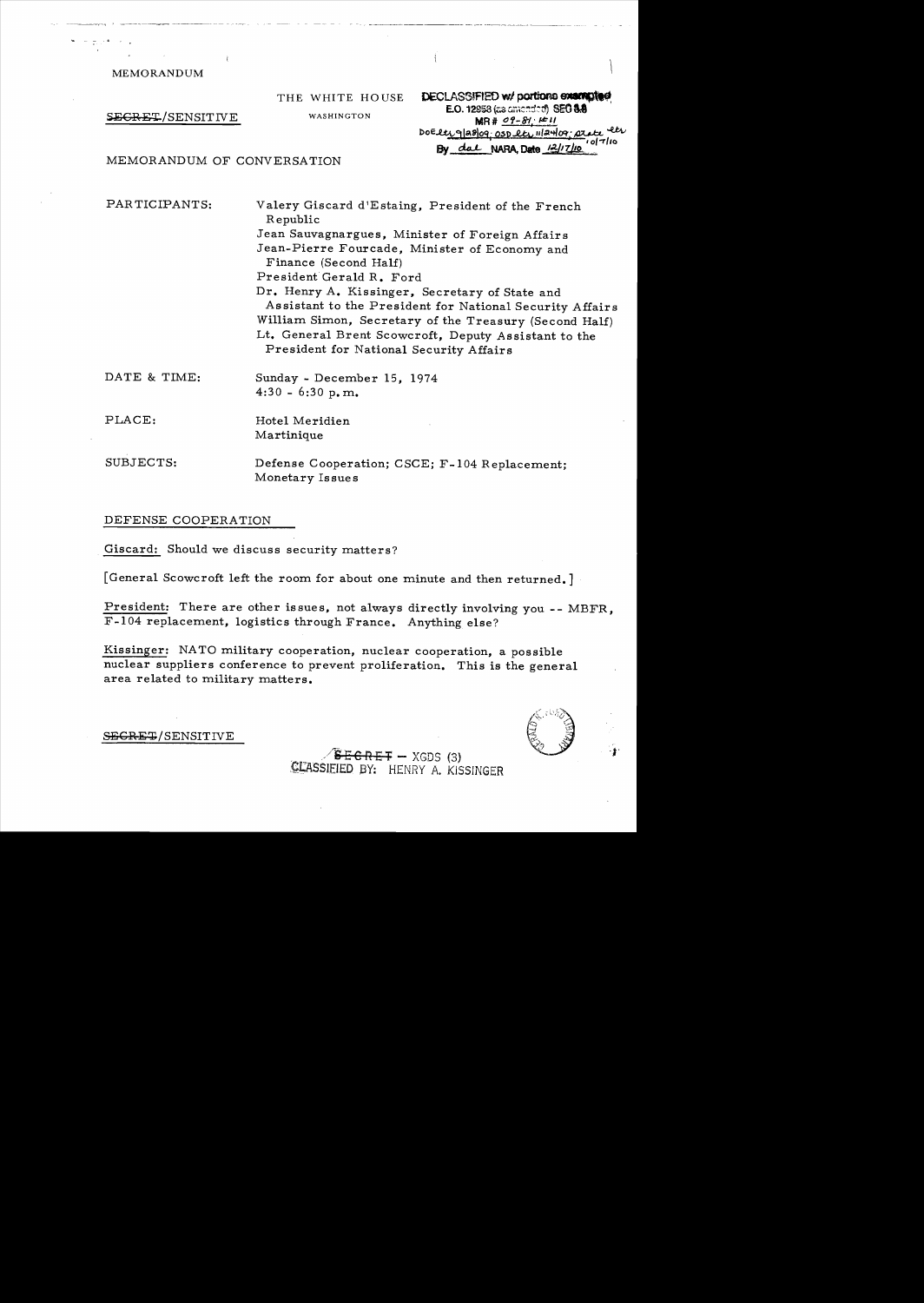President: Then there is the FRELOC settlement issue. Then I could give you my appriasal of Valdivostok. We hope an agreement would be ready for signing next June. There must be additional give by both sides in units and numbers in MBFR. We think there must be percentages, not equality in numbers. You are not directly involved.

On F -104 replacement, we don't think the decision should be political, but rather a technical military one. You have yours, we have ours. We will decide on ours after the first of the year. The arrangement with our NATO allies on maintenance, supply and part of the assembly process. It is a major procurement of approximately 2, 000 aircraft for replacement of our obsolescent aircraft and should be made on a military basis.

The overall strength of NATO has to be maintained, in equipment also. There is pressure from the Congress to withdraw 50-100,000 people. I am strongly opposed to this, as I was when I was in the Congress. It will be a tough fight, but I will vigorously oppose it. But it does provide the impetus for MBFR because that would relieve some of the pressure. The new Congress looks like it will be more difficult to get through the military appropriation.

I am now making decisions for our Defense budget. On research and development (R&D) and long-range weapon development we must be prepared for the present and get ready for the future.

We made progress in Vladivostok in putting a cap on the strategic arms race. We omitted forward- based systems and the British and French nuclear forces from the calculation. There was some disagreement on counting long-range air-to- surface missiles. But I want to assure you I will make sure our budget provides for adequate strategic forces.

Giscard: How do you explain Soviet agreement not to include forward-based systems?

President: We were very firm.

Kissinger: They had to deal with President Ford as the new President. He has a reputation for favoring a high defense budget. They had to plan on maybe six years and with a President maybe not committed to detente. The President told them he hadn't made his decisions yet on the defense budget. They were



S<del>ECRET</del> /SENSITIVE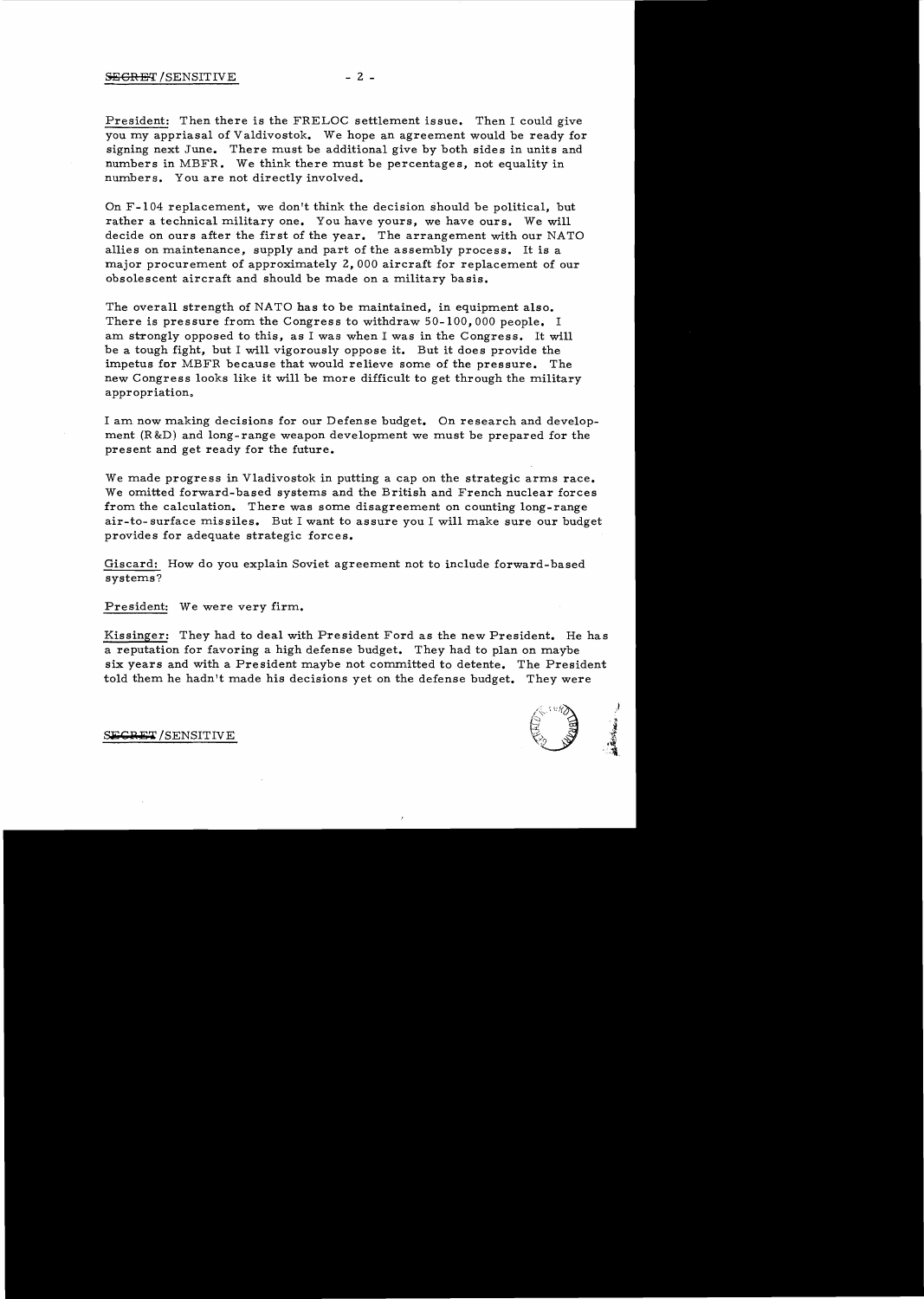## $S_{\text{ECRET}}/$ SENSITIVE  $-3$  -

concerned at the prospect of Senator Jackson having a radical anti-Soviet position, and they wanted to defend against it. If there is not an agreement in '75, '76 was an election year and the interim agreement lapsed in '77.

At one meeting in June with President Nixon in the Crimea, they had two generals who kept jumping up behind Brezhnev whenever he seemed to be making a concession. They always jumped up at precisely the point when Our generals would have jumped up if they had been there.

I think these were the major reasons. Our worry now is our domestic debate, with Jackson now on the side of a low defense budget. It was helpful to have him on the right, but it is worrisome now.

President: Jackson is critical of SALT I because the Soviets had more launchers and we had more MIRVs. Now we have equality of both, so now they are alleging the numbers are too high. It's pure demagoguery.

Kissinger: At the level of for MIRVs, it leaves us in a better situation anyway. The Soviets have to decide how to allocate their missiles, between land and sea. The land ones will be more vulnerable.

Giscard: How many warheads are there?

Kissinger:

President: Our critics argue beeause they have more throw weight, its a bad deal. But we can increase it if needed.

Kissinger: Don't believe the Herald Tribune -- it publishes all the demagogic article s. The agreement shows the value the Soviets put on detente.

Giscard: And the desire to limit military expenditures.

Kissinger: Yes. With fixed numbers you can't demonstrate strategic superiority. And we have a much more versatile force:

President: Brezhnev, I think, came with a desire to stabilize the military balance in a worldwide context. If SALT I had expired in [77 and both had gone on without limitation, the financial burden would have been staggering at least \$2- 5 billion a year.

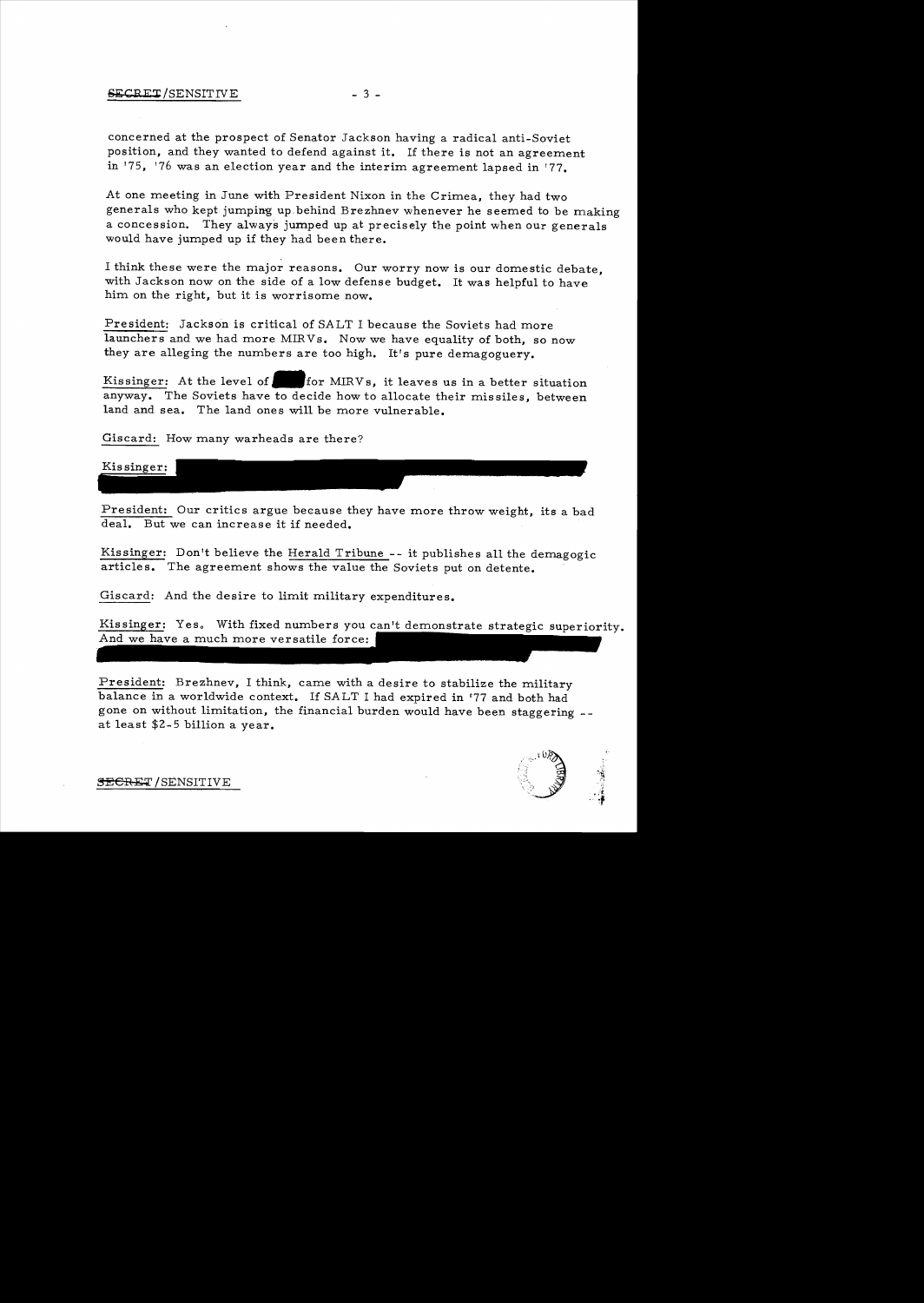#### $EEGREF/SENSITIVE$  - 4 -

Kissinger: Probably more for them. We estimate their MIRV force will cost \$35 billion.

President: By any standards it was successful. It was not a victory for either but an advantage for the world as a whole. We hope then to move into MBFR.

Giscard: Brezhnev reported to us. He was pleased but without any impression of a victory over you.

Kissinger: It is below the present and way below what they planned.

Giscard: He looked pleased but not victorious.

We are not a military member of NATO. We have a national military nuclear force. It was looked at skeptically for years. I was impressed by our ability. Our submarines are of the same class of yours -- though not your latest. Each one has  $\blacksquare$  launchers. We are giving them longer range

|                         |                                  | We are working on |            |
|-------------------------|----------------------------------|-------------------|------------|
|                         | We just started. It will also be |                   | We stopped |
| our land-based force at | We will have                     |                   |            |
|                         |                                  |                   |            |

The British will have submarines with American launchers. For our force it would be useful to have American cooperation. Under your predecessor there were contacts. The difficulty is on your side because of your laws. It was interrupted last fall. There have been some technical contacts recently.

Kissinger: That we gave you.

Giscard: Some.

Kissinger: The ABM locations.

Giscard: We know it is a problem with the Congress, and it is one-way cooperation because we have nothing in return.



 $S$ EGRET/SENSITIVE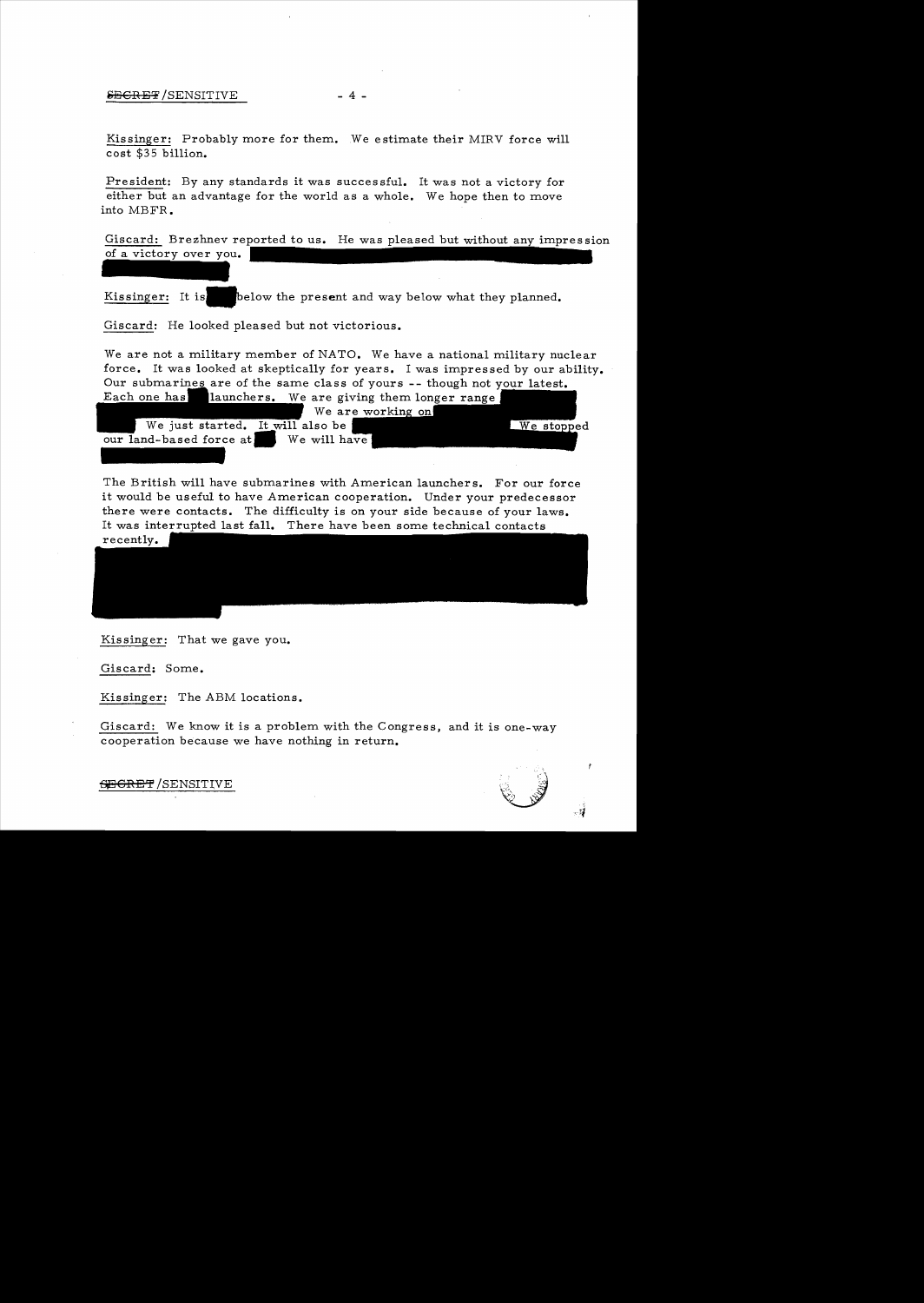President: I believe some of the discussions over the past several months are aimed at the possibility of that cooperation. I suggest they proceed.

Kissinger: May I raise one point? On the sensitive or policy aspects of any nuclear cooperation, it should go through the White House. Otherwise we lose control and it ends up in Aviation Week. In the field of strategic forces, the first approach is through...

Giscard: Currie and Barse were the ones.

Kissinger: Yes. Routine matters like safety can continue.

But let me review what happened last year. President Nixon held the view, which I share, that a strong Europe and a strong France are in our interest. He told President Pompidou we didn't exclude nuclear cooperation. He sent Galley to meet me out to San Clemente. Now this gives us two problems: Congress and our other allies. France sometimes is our most fractious ally; it could look like we were rewarding recalcitrance. Also there is a small Soviet problem, but that is manageable. Negative guidance was an important aspect of what we were doing.

Then came the October war and Jobert made a number of inflammatory statements -- about condominium and so on. In November there was a series of unremitting differences. France was telling our allies, "You cooperate and you are taken for granted; we don't and we are rewarded." We were ready to go ahead in December but the energy imbroglio started and Jobert went on a trip through the Middle East criticizing us. That is the history. We never asked for a quid pro quo for our cooperation, but we couldn't move under such constant criticism.

We believe that as long as France has a nuclear force it should be a good one, and it is senseless for you to have to spend billions learning what the Soviets already know. President Nixon didn't ask for total agreement.

Giscard: It will not change our program but it will save money and time. Some will be ready in 1981, 1985, and will make a contribution to the West.

# Kissinger:

Giscard: I didn't ask why Brezhnev didn't count us.



SEGRET/SENSITIVE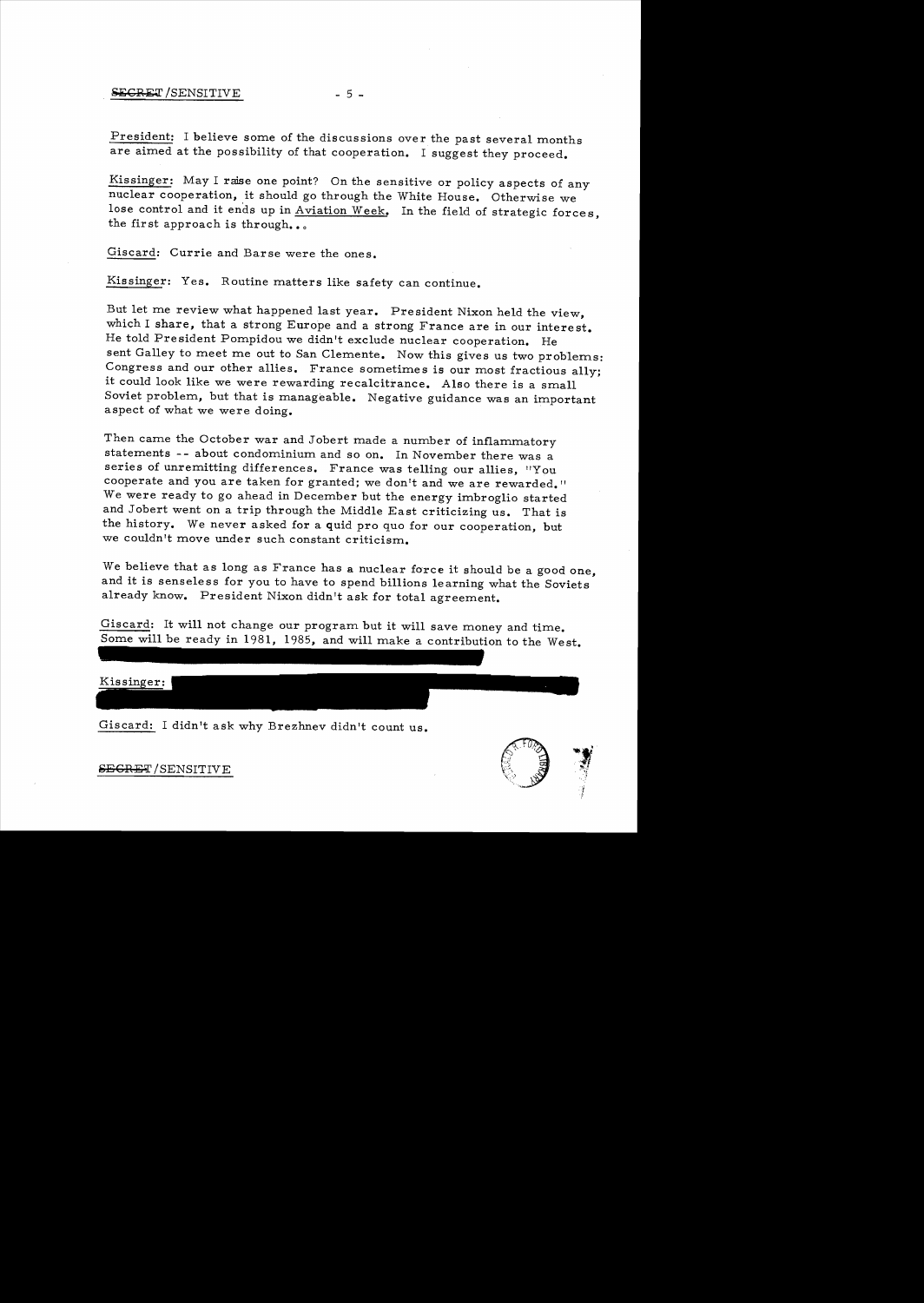# $SEGRET/SENSITIVE$  - 6 -

Kissinger: He gave up on FBS in October but wanted to count you. We said since they are not MIR Ved, why should we? He gave up about midnight, and we don't know why. We gave no quid pro quo.

President: Not on MBFR or any other.

Giscard:

Kissinger:

Giscard:

Kis singer: What yield?

Giscard: I don't know off-hand.

You mentioned cooperation with NATO on technical cooperation. Pipeline sharing has been solved. Logistical supplies and air defense are close to agreement. On FRELOC we suggested \$100 million. If you agree, we are ready to start payment.

President: We agree.

Giscard:

Kissinger: We understand there is some chance of coordinating your First Army plans with NATO. We would propose Haig as the contact with your Chief of Staff as a technical, not a legal problem. Haig understands the political context better than Goodpaster.

President: He is an outstanding person with hard understanding. He will do an outstanding job in NATO as he did in the White House during a terrible time. To have come out of that with an impeccable reputation is terrific.

Giscard:

the agreement will take but probably we'll move forward.



I don't know the form

S<del>ECRET</del>/SENSITIVE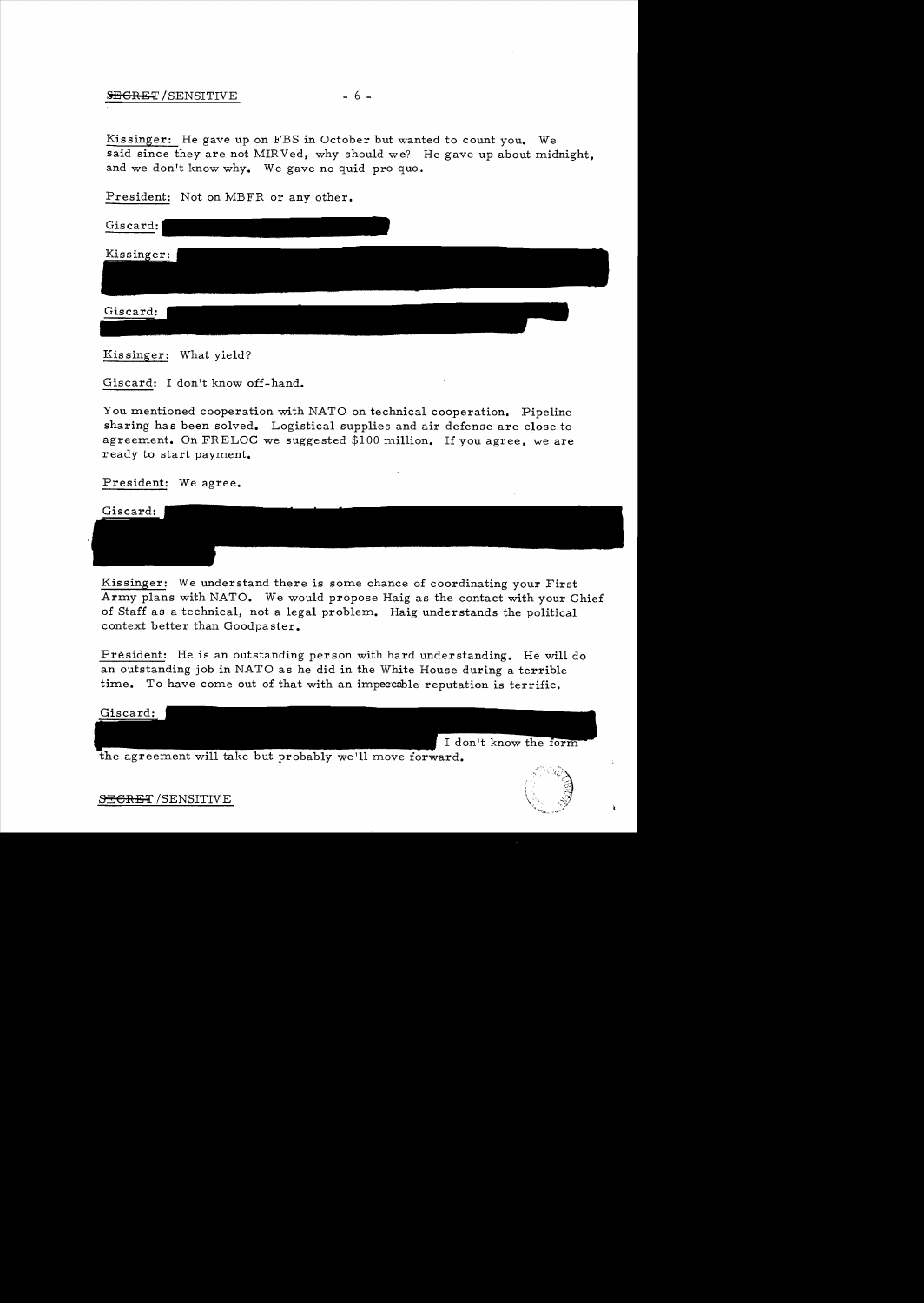#### $SEGRET / SENSITIVE$  - 7 -

Next, the environment is not as secure as it was 5 years ago. Portugal, for example, is confused and unstable. I am convinced we will have problems in Spain and Spain is much more violent. Italy is unpredictable -- there is no authority of any kind. We are in an unstable environment, so we have to give more value to defense - - not for strategic purposes but for social stability. So we will try to improve our own forces. We should enhance our mobility. This should help the West have part of a navy from the Atlantic to the Mediterranean: It adds two aircraft carriers and others to the Western Mediterranean.

President: We are concerned about the northern Mediterranean also. I am encouraged by what you say. We are in touch with Spain and if they had competent military leaders, but they don't. •• I am not confident Juan Carlos has the ability or the strength. Franco's successor has only a limited chance to survive.

Kissinger: You would find in Spain like in Portugal that the Communist Party is the best organized force except for the Army.

Giscard: They don't have a colonial problem, but the upper classes have taken advantage of the situation.

# CSCE

Giscard: Let me turn to CSCE for a moment. I had a long talk with Brezhnev on this. I studied it before, and was not confident about our claims that the Basket III problems - - education, information - - I am not sure the thing can be solved this way. The same practical technical solution can be made without having to have the principle of free access. What irritates Brezhnev is the linking of inviolability of borders with peaceful change.

Kissinger: As I understand the German position, the sentence as written is okay if it follows the inviolability of frontiers. If it is in the section on security, then they want a change. I think it is absurd. No frontier will change on the basis of a sentence in a document.

Giscard: We did not commit ourselves to a summit meeting, but I said we would try to find a solution to the several problems. I don't know why Brezhnev would like a summit in April...

Kissinger: He wants it before the anniversary of the end of the Second World<br>War.



**SECRET /SENSITIVE**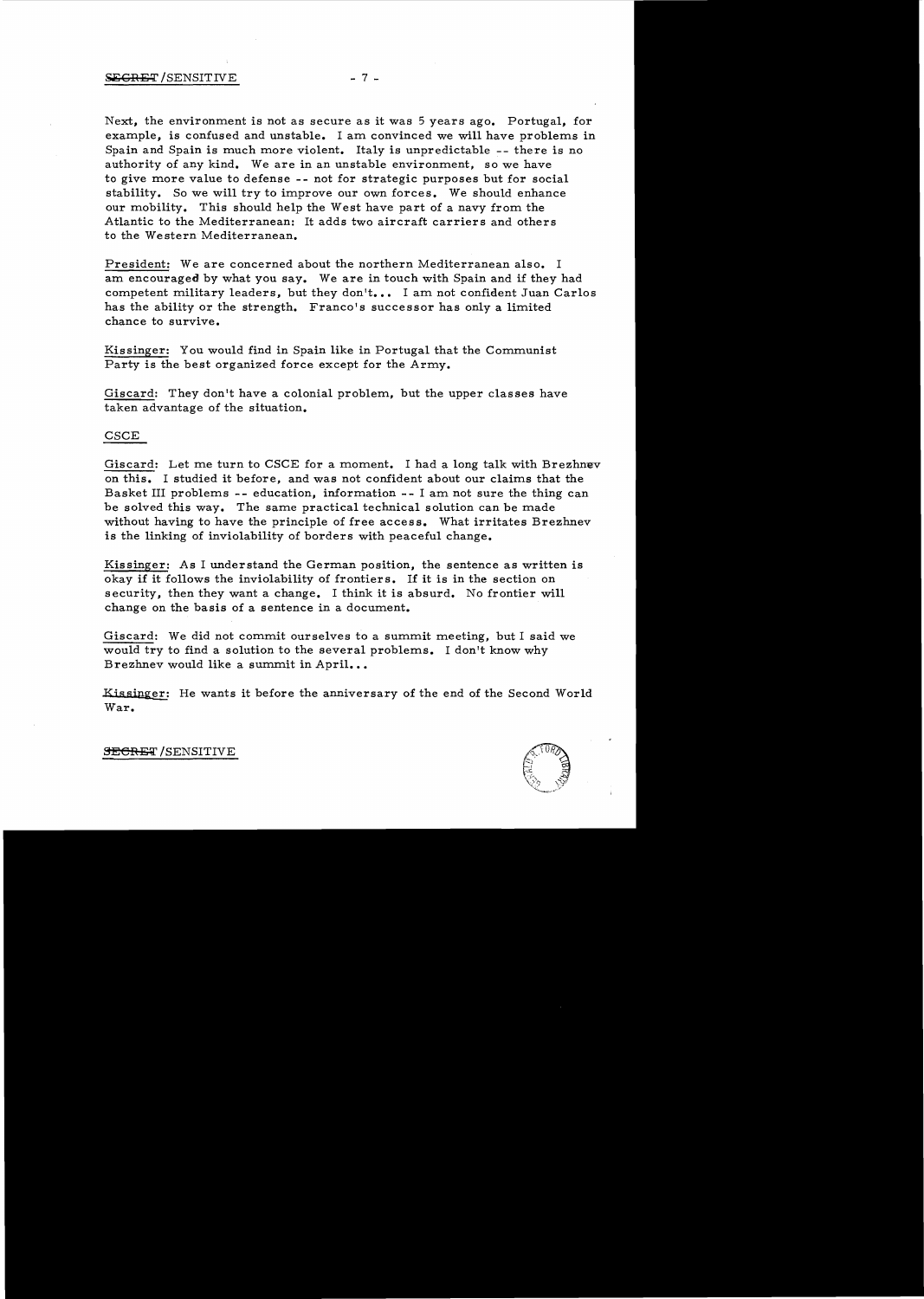#### SECRET/SENSITIVE - 8 -

President: We had a 45-minute presentation by Gromyko on CSCE. We feel strongly about SALT. He went into great detail. On CSCE we think we must move in conjunction with our allies. We told them June-July.

Kissinger: We would prefer after the anniversary; they want a joint celebration. They want to reenact the meeting of American and Soviet troops on the Elbe. We have refused a celebration on German soil.

On the whole, we think it is better to end in Mayor June rather than April, but not to say that - - just to conduct the negotiation so it works out that way.

Giscard: They think this is the final price of the war, and that is why they want it before May. It is for him the last price of detente also.

Kissinger: We could finish Phase II in April and announce it for June.

Giscard: We need to work it out with the allies...

Sauvagnargues: We did not enter into specific drafting on peaceful change.

Kissinger: The Soviets say you did. This is a case where consultation would help.

Sauvagnargues: We will give you the notes of the meeting.

Kissinger: If we just move so that Phase II ends in April.

Giscard: Yes, it would take at least a month to set it up. I asked Brezhnev how he envisaged the signature. He said he would speak five minutes. He is afraid of reopening the negotiations so he wants just a formal meeting.

[General Scowcroft left the room for a minute, and then returned together with Secretary Simon and Minister Fourcade. ]

#### F-I04 REPLACEMENT

Giscard: It is difficult to resolve this question [F-I04 replacement] on technical grounds. There are areas where there is no edge of one over another. There will be resentment in Europe that it doesn't have its own aircraft. There is pressure by American companies. If there was some

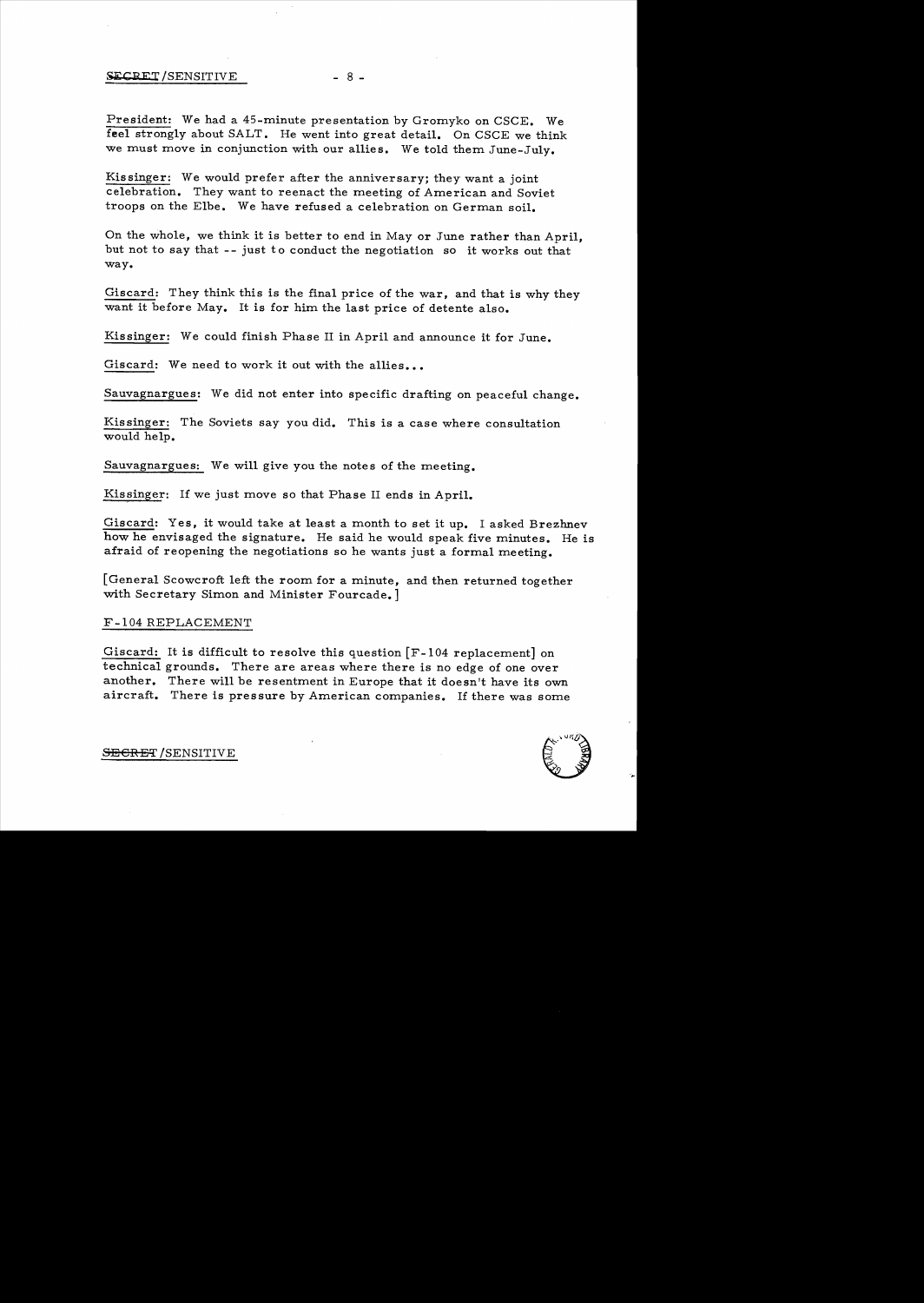# SECRET/SENSITIVE - 9 -

possibility of some kind of cooperation. Market sharing is difficult and I have nothing specific to suggest. It is difficult for American companies not to compete because on two out of four points the American planes are ahead.

President: I agree that market sharing is not practical for your reasons, as well as deciding who would get the inferior plane. Let's see what can be done as things go on.

Giscard: Keep in mind the usefulness for Europe to have an aircraft industry. The American share is now very high.

President: Your Concorde is the only SST available. I bled for our SST in the Congress.

Giscard: We should keep in touch on this question. We think our aircraft industry is entitled to have some independent development and market.

President: As the decision gets closer, let's keep in contact. I am not in a position now to see how we could mollify any adverse reaction.

Giscard: Perhaps some could do helicopters, some the "air bus"... I would prefer to push the aircraft industry to sell its products. On the military side, I am trying to moderate the export sale of military aircraft.

President: Generally I think the Concorde created a favorable impression except for those who are opposed to any SST at all. The Federal Government doesn't control noise, etc., but I think the SST has a future.

# MONETARY ISSUES

Giscard: [To the Finance Ministers] Did you make economic progress?

Fourcade: We made progress on gold, and on IMF we have a friendly agreement and disagreement. [He hands over a paper. ]

Giscard: On gold, I decided to change the calculation of our reserves to give them the face value. We will have a deficit of \$7 billion because of oil. Against this deficit, we have one half gold and one half other currencies. If we value it at the market value, the gold will become \$12 billion and the



**SECRET/SENSITIVE**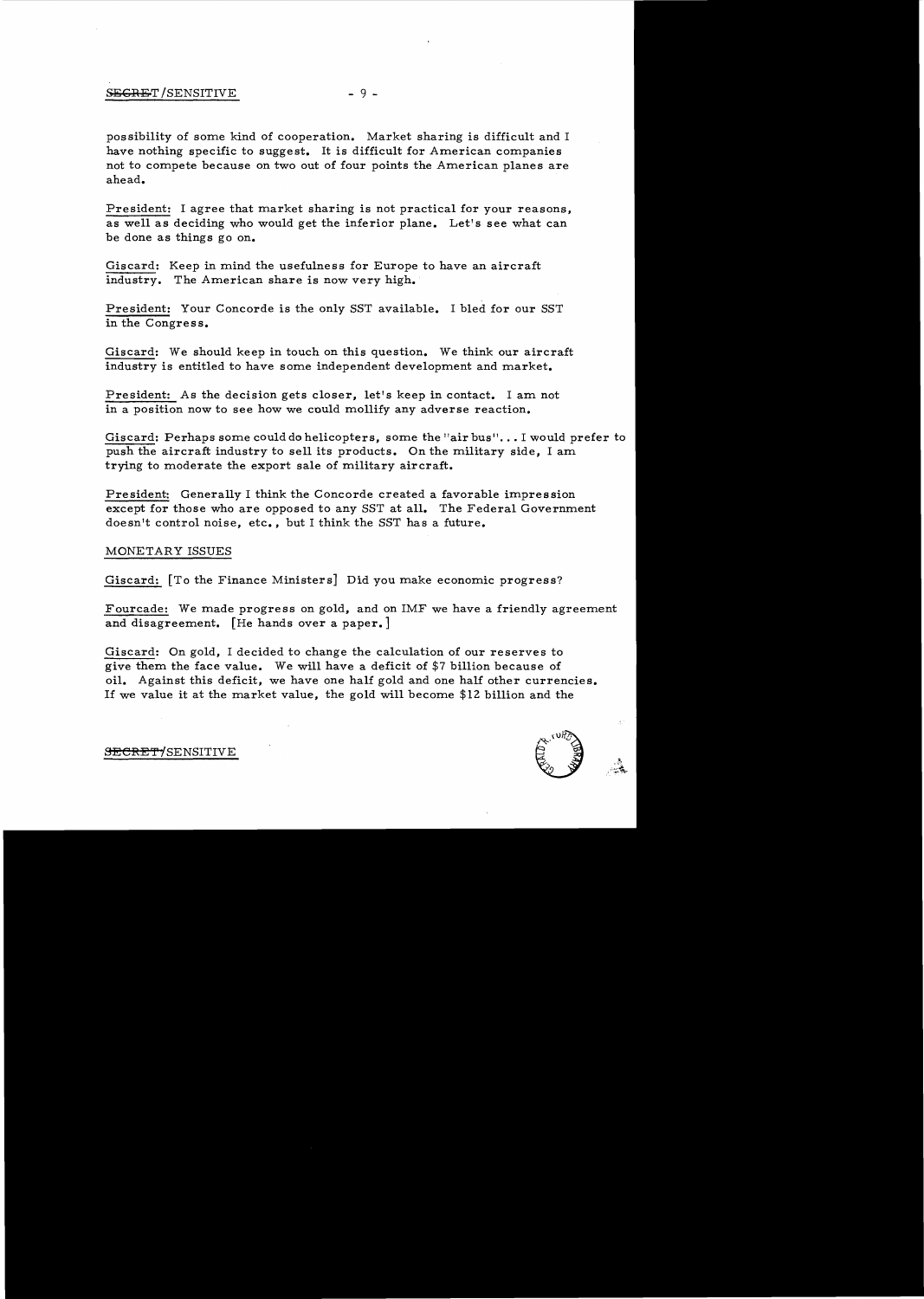# SEGRET/SENSITIVE - 10 -

total will be \$15 billion. We have delayed it only to get an understanding with the major countries. Schmidt said go ahead. But I thought we would meet and wanted to wait for that.

The monetary question has been one of deep disagreement between the United States and France. There is still American hostility from the '65 period. I am not a supporter of the gold standard. I tried to achieve some new kind of system, and we were close to it before the oil crisis. The practical point for us is to do it in a way which doesn't look like we are undermining the foundation of the monetary system. I would like to put out our balance of payments in January and resolve the gold question. Would that be a problem?

President: There has been recent pressure to authorize American citizens to hold gold and for the Government to sell some gold. The legislation early this year was forced on us as part of an IDA bill.

Simon: They passed it over our objections.

President: They pinned us down to December 31, 1974. The result is the authority is mandatory, so we didn't want to wait until December 31.

Simon: We will auction two million ounces.

Giscard: To whom?

Simon: It is an auction to citizens.

Giscard: With the objective to sell all your stocks?

Simon: Not at all. We just wanted to supply at least partially some of the demand to ease the balance of payments problem.

Giscard: One of the motives in France for holding gold is the inheritance tax. It is small and can be hidden to escape taxes.

President: My instinct is that we would have no objection to your proceeding.

Giscard: We will let you know two days ahead.

Your people in Treasury are violently opposed to monetizing gold. Why? Five years ago it was protecting the dollar, but now it is floating.



SEGRET/SENSITIVE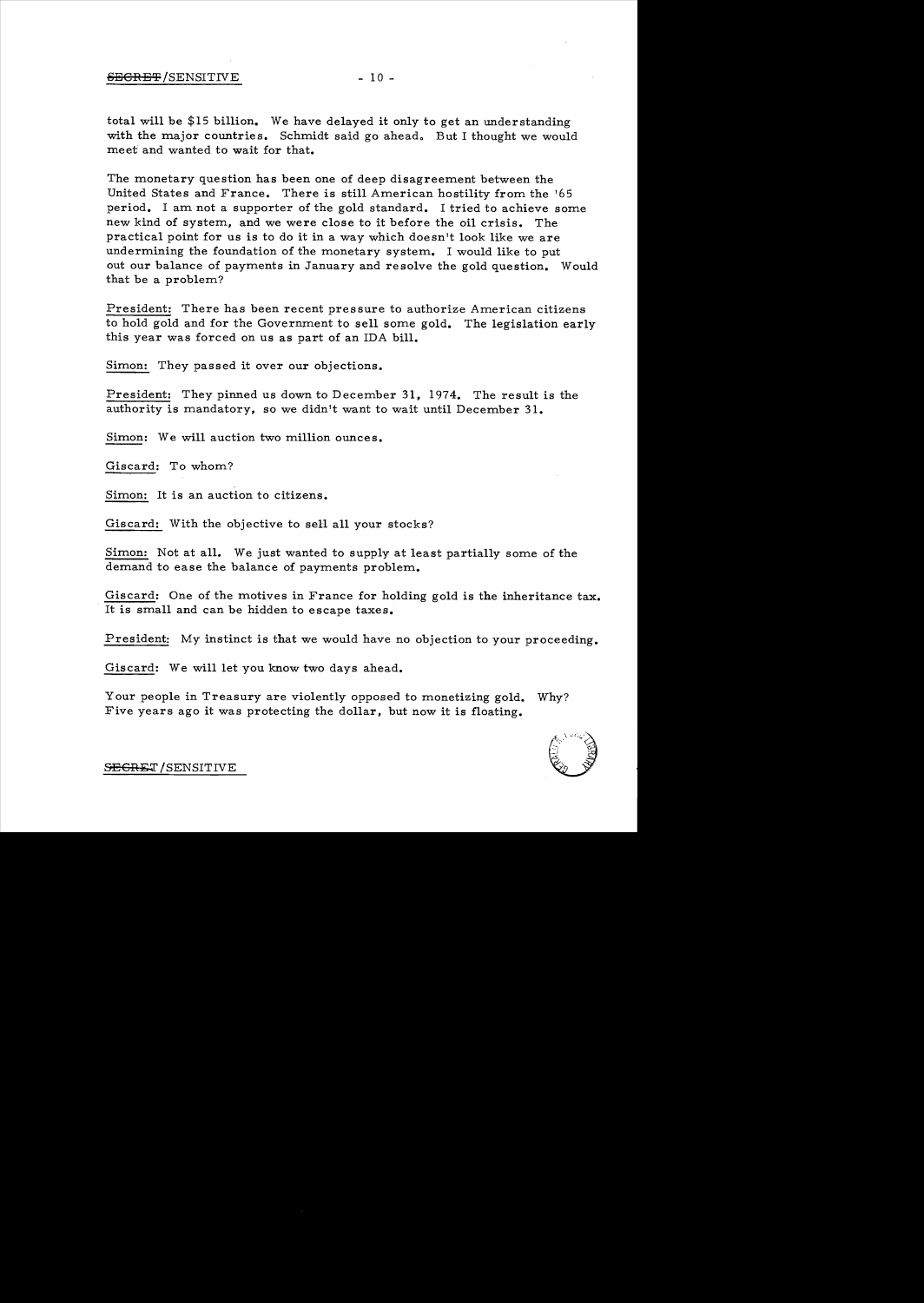Simon: The concern is that if everyone raised the price and kept it at the center of the system, it would make the system more vulnerable.

President: What would you say in the communique?

Simon: We would leave it out and handle it in the January meeting of the Five. We have no disagreement with you about the ultimate role of gold. The disagreement is how we get there.

Giscard: How will we deal with the questions and answers?

Simon: We can say we agreed on the destinations but in getting there we wanted safeguards. We would prohibit or restrict central bank system purchase of gold. We would not want gold support but would treat it as a commodity.

Giscard: We could mention closer cooperation to reestablish control of the general economic development. If the situation developed in dangerous ways, we would meet in the Five, or at Presidential level, if necessary, to deal with it. We must find a way to avoid offending our other EC partners. We need to have some new approach. The Group of 20 failed.

President: We agree. And a statement from this meeting would solidify what was done in our communique with Schmidt.

Kissinger: It would have a very positive effect. We don't have to describe the mechanism.

Giscard: "If needed, we could take the initiative for a meeting to organize cooperation for dealing with economic problems."

President: We would not go into details.

Simon: The Group of Five meeting would be secret. It would be just before the meeting of the 20.

Giscard: Twenty is perfectly useless except to permit a meeting of the Five.

[The meeting ended,]



J; ",~ ,.~;'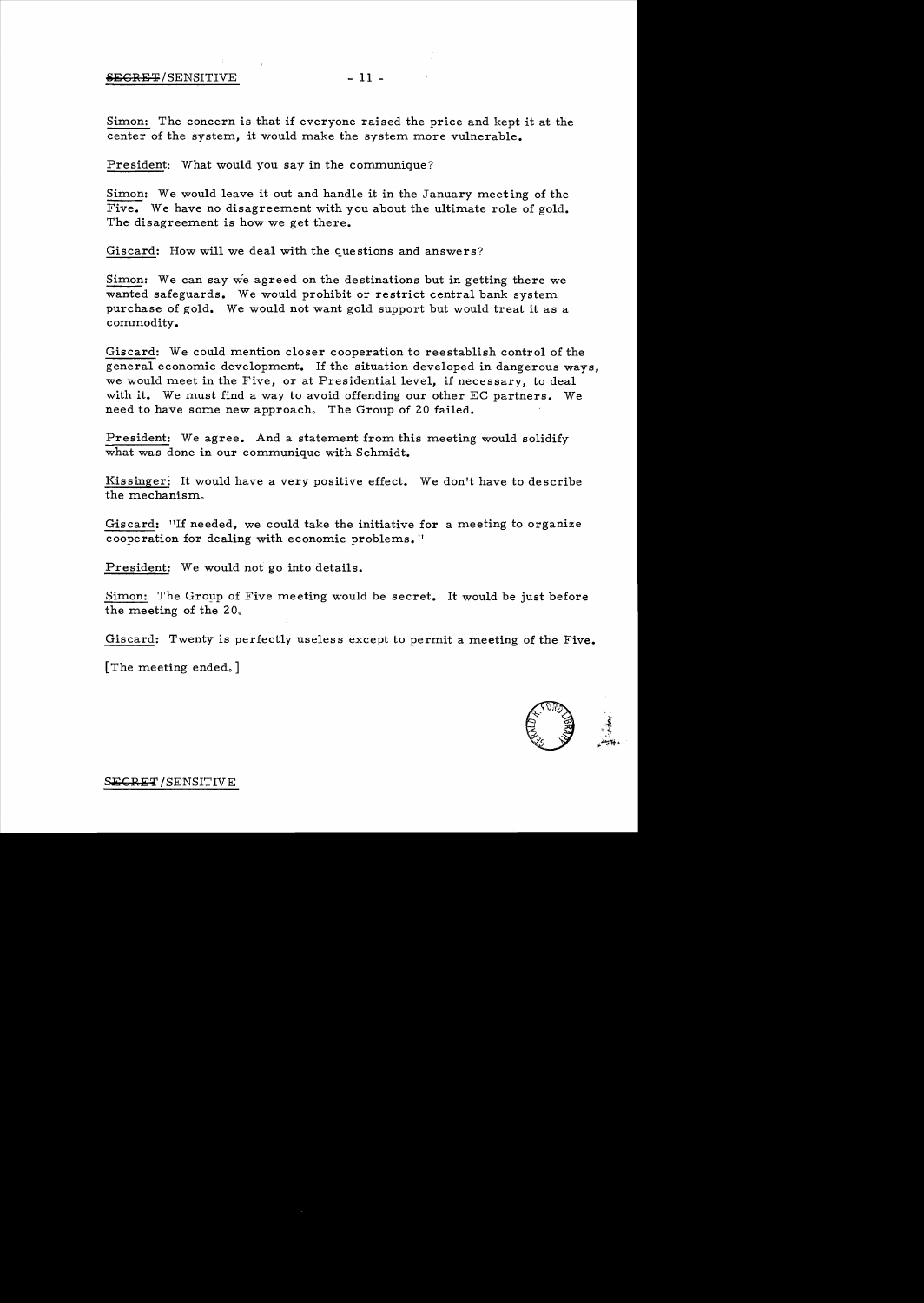#### NATIONAL ARCHIVES AND RECORDS ADMINISTRATION Presidential Libraries Withdrawal Sheet

# WITHDRAWAL ID 017896

REASON FOR WITHDRAWAL . . . . National security restriction TYPE OF MATERIAL . . . . . . Memorandum of Conversation TITLE . . . . . . . . . . . . Ford, Kissinger, French President Valery Giscard d'Estaing (Meeting 2) DESCRIPTION . . . . . . . . Duplicate of page 1 CREATION DATE  $\ldots$ , . . . . 12/15/1974 VOLUME . . . . . . . . . . . 1 page COLLECTION/SERIES/FOLDER ID . 031400324 COLLECTION TITLE ... . National Security Adviser. Memoranda of Conversations BOX NUMBER . . . . . . . . . . 8<br>FOLDER TITLE . . . . . . . . D December 15, 1974 - Ford, Kissinger, French President Valery Giscard d'Estaing, Foreign Minister Jean Sauvagnargues (Meeting 2) DATE WITHDRAWN  $\ldots$ , . . . . . 05/25/2004<br>WITHDRAWING ARCHIVIST . . . . GG WITHDRAWING ARCHIVIST . . . .